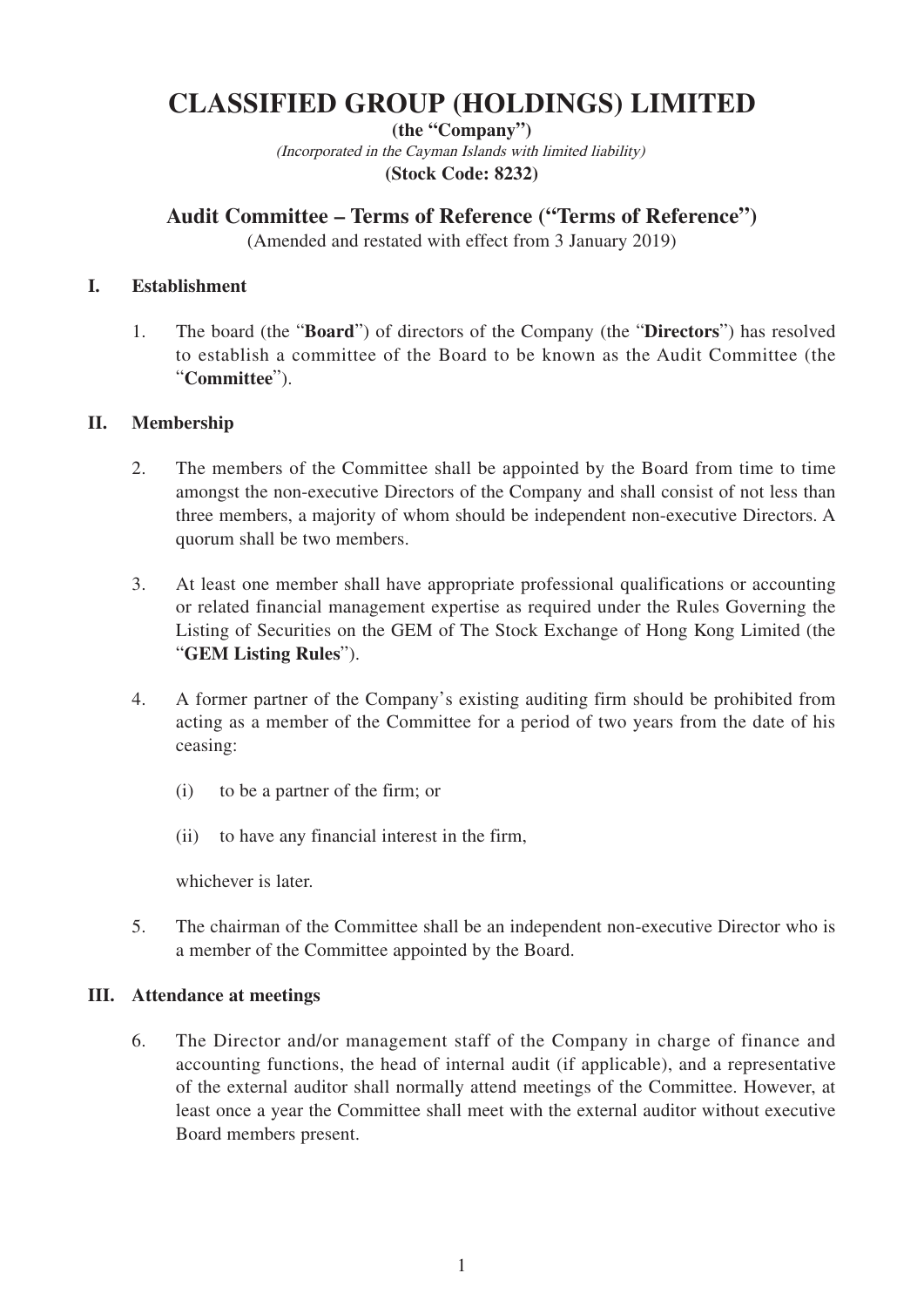7. The company secretary of the Company (the "**Company Secretary**") shall be the secretary of the Committee, and, in the absence of the Company Secretary, any such other person as may from time to time be nominated by the Company Secretary, subject to the approval of the Committee, shall act as secretary of the Committee.

#### **IV. Frequency of meetings**

8. Meetings shall be held not less than twice a year. The external auditor may request a meeting if they consider that one is necessary.

### **V. Voting**

9. Questions arising at any meeting shall be determined by a majority of votes of the members present, and in the case of an equality of votes the Chairman of the meeting who shall be the chairman of the Committee (or, in his/her absence, any one member of the Committee who: (a) is an independent non-executive director; (b) is present thereat; and (c) is elected by the members present to chair the meeting) shall have a second or casting vote.

### **VI. Resolutions in writing**

10. A resolution in writing signed by all of the members of the Committee shall be as valid and effectual as if it had been passed at a meeting of the Committee. Any such resolution may be contained in a single document or may consist of several documents all in like form.

### **VII. Authority**

- 11. The Committee is authorised by the Board to investigate any activity within these Terms of Reference. It is authorised to seek any information it requires from the Company and the management of the Company shall co-operate with any request made by the Committee.
- 12. The Committee is authorised by the Board to obtain outside legal or other independent professional advice to perform its duties and to invite the attendance of outsiders with relevant experience and expertise if it considers this necessary.
- 13. The Committee shall be provided with sufficient resources to perform its duties.

### **VIII. Duties**

14. The duties of the Committee shall include the following aspects:

#### Relationship with the Company's auditor

(a) to be primarily responsible for making recommendations to the Board on the appointment, reappointment and removal of the external auditor, and to approve the remuneration and terms of engagement of the external auditor, and any questions of its resignation or dismissal;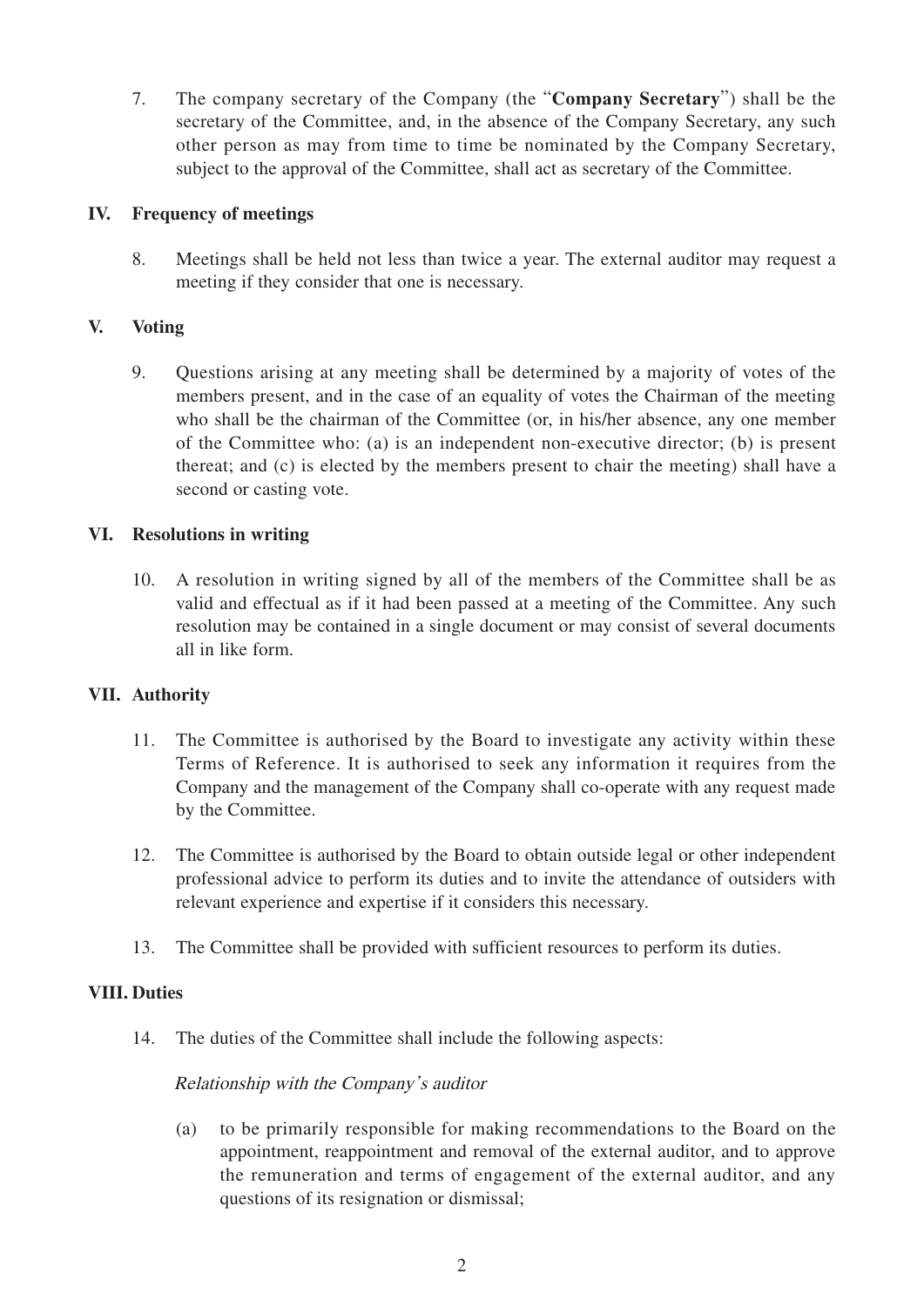- (b) to review and monitor the independence and objectivity of the external auditor. The Committee shall:
	- i. consider the relationship between the Group and/or the Directors of the Company and the external auditors;
	- ii. obtain from the external auditor annually, information about policies and processes for maintaining independence and monitoring compliance with relevant requirements, including those for rotation of audit partners and staff; and
	- iii. meet with the external auditor, at least annually in the absence of the management of the Group, to discuss matters relating to the audit fees, any issues arising from the audit and any other matters the external auditors or the Committee may wish to raise;
- (c) to review and monitor the external auditor's independence and objectivity and the effectiveness of the audit process in accordance with applicable standards. The Committee should discuss with the auditor the nature and scope of the audit and reporting obligations before the audit commences;
- (d) to develop and implement policy on engaging an external auditor to supply non-audit services. For this purpose, "external auditor" includes any entity that is under common control, ownership or management with the audit firm or any entity that a reasonable and informed third party knowing all relevant information would reasonably conclude to be part of the audit firm nationally or internationally. The Committee should report to the Board, identifying and making recommendations on any matters where action or improvement is needed;
- (e) to evaluate the cooperation received by the external auditors, including their access to all requested records, data and information; obtain the comments of management regarding the responsiveness of the external auditor to the Group's needs; inquire the external auditor as to whether there have been any disagreements with management which if not satisfactorily resolved would result in the issue of a qualified report on the Group's financial statements;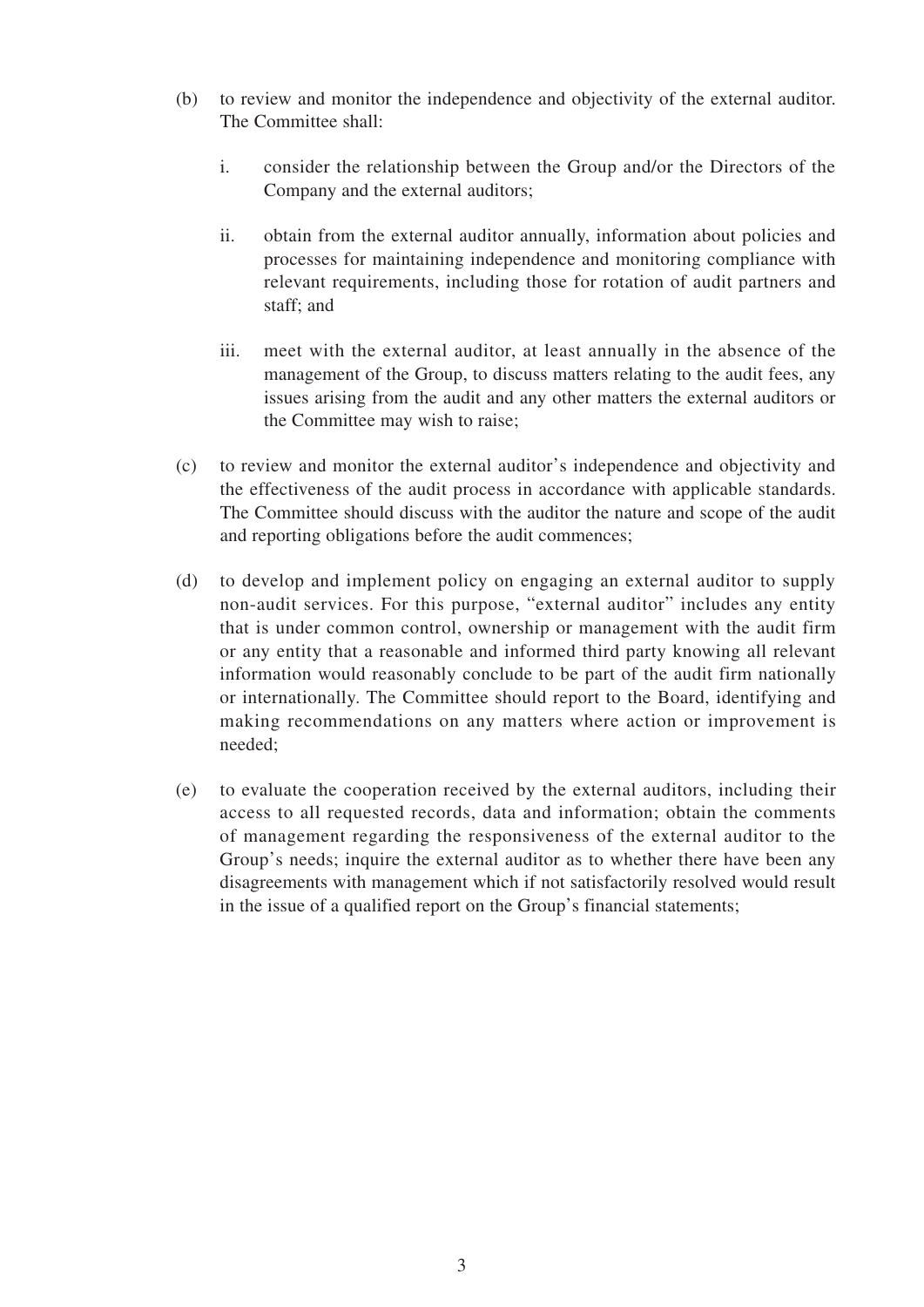### Review of the Company's financial information

- (f) to review and monitor the integrity of the Company's financial statements and annual reports and accounts, half-year reports and quarterly reports, and to review significant financial reporting judgments contained in them. In reviewing these reports before submission to the Board, the Committee should focus particularly on:–
	- (i) any changes in accounting policies and practices;
	- (ii) major judgmental areas;
	- (iii) significant adjustments resulting from audit;
	- (iv) the going concern assumptions and any qualifications;
	- (v) compliance with accounting standards; and
	- (vi) compliance with the GEM Listing Rules and legal requirements in relation to financial reporting;
- (g) Regarding (f) above:–
	- (i) members of the Committee should liaise with the Board and senior management and the Committee must meet, at least twice a year, with the Company's auditor; and
	- (ii) the Committee should consider any significant or unusual items that are, or may need to be, reflected in the report and accounts, it should give due consideration to any matters that have been raised by the Company's staff responsible for the accounting and financial reporting function, compliance officer or auditor;

Oversight of the Company's financial reporting system, risk management and internal control systems

- (h) to review the Company's financial controls, and unless expressly addressed by a separate Board risk committee, or by the Board itself, to review the Company's risk management and internal control systems;
- (i) to discuss the risk management and internal control system with management to ensure that management has performed its duty to have effective systems. This discussion should include the adequacy of resources, staff qualifications and experience, training programmes and budget of the Company's accounting, internal audit and financial reporting function;
- (j) to consider major investigation findings on risk management and internal control matters as delegated by the Board or on its own initiative and management's response to these findings;